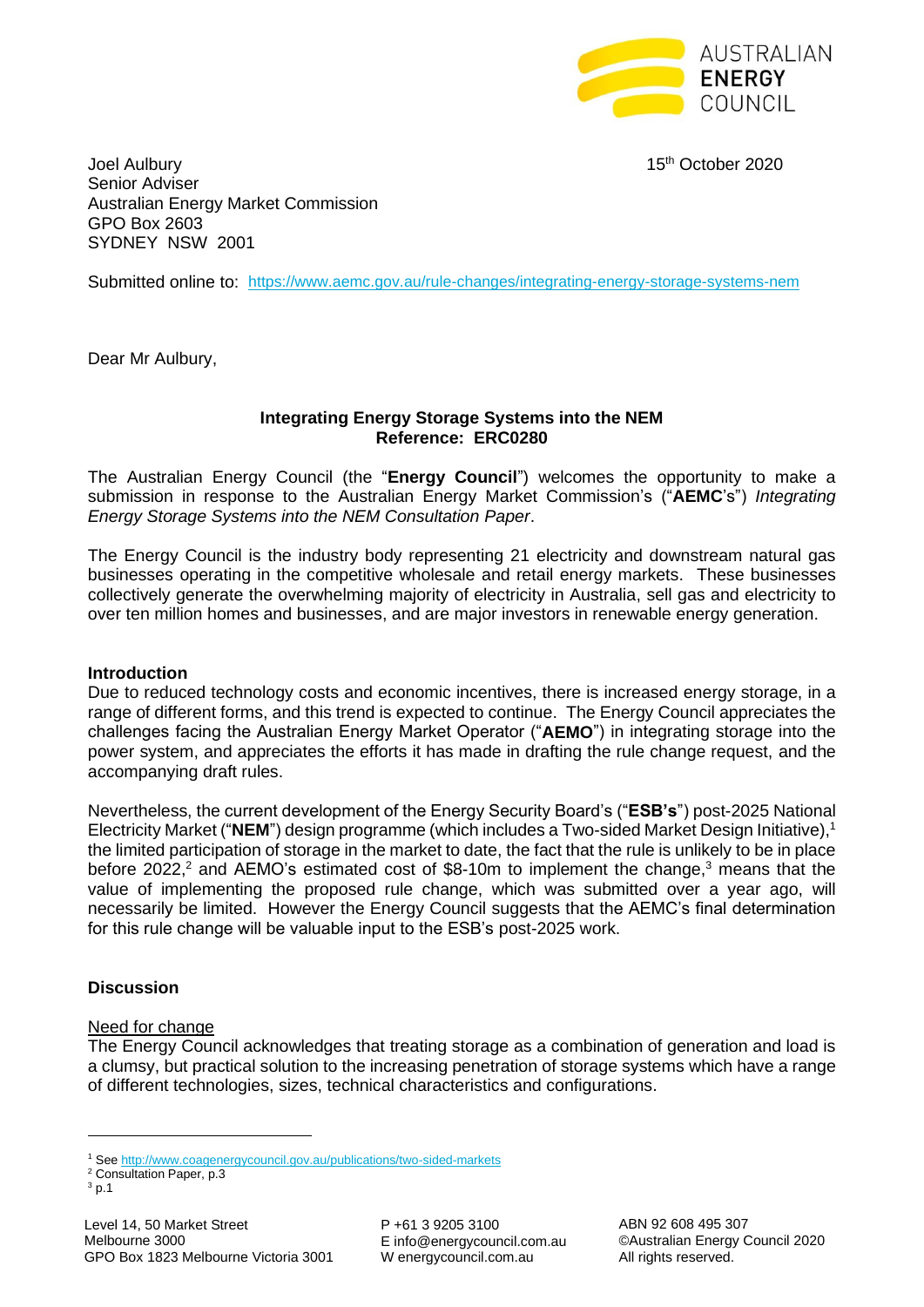Acting within the limitations of the current National Electricity Rules, AEMO has developed its processes to cater for storage, for example by publishing guidelines such as the *Interim Arrangements for Utility Scale Battery Technology*. 4

Over the coming three financial years, the ISP shows that AEMO expects 1.8GW of dispatchable and behind-the-meter storage to be installed.<sup>5</sup> This is a very small proportion of the expected 68.8GW of installed capacity, 40.0GW of which will be dispatchable. Of course storage will increase markedly with the commissioning of the 2.0GW Snowy 2.0 project in 2024-25, but for the subsequent five years, only another 0.7GW of storage is expected to be installed (compared with a further 8.9GW of installed capacity and a minor 0.3GW reduction in dispatchable capacity).

The period from 2025 will fall squarely within the considerations of the Post-2025 NEM Design process therefore, on the basis of the limited new storage expected over the next three years, some of which will not be able to enjoy a change in the Rules until 2022, there is no compelling reason to undertake and implement a major Rules revision to cater for one or more new market participant registration categories.

### Distinction between storage and hybrid facilities

The rule change request makes a distinction between bi-directional units (single or aggregated), and bi-directional "hybrid" facilities, with the difference being that hybrid facilities have a range of technologies behind the connection point.

The Energy Council has sympathy for the distinction, but believes that it's ultimately not needed, since it can already be managed by AEMO and battery operators under existing processes. In addition, the Energy Council is concerned that the proposed distinction is based on current power system technologies and arrangements. Instead the treatment of storage should be broad enough to cater for existing technologies (e.g. pumped hydro, flywheels & batteries), innovation in technologies, behind the connection point arrangements and commercial service agreements. In this respect the Energy Council agrees with the ESB's view that connection points should be considered as offering and receiving services, $6$  around which there are physical parameters which need to be considered, such as ramp rates, which may be specific to particular technologies. The Energy Council therefore does not support AEMO's proposed classification, and suggests consideration being given to defining the needed category more broadly, to ensure it is robust for future developments.

### Cost-Benefit of rule change proposal

The rule change request identifies the benefits to the rule change request as being:

- reduced administrative costs;
- reduced registration costs for intending participants; and
- reduced uncertainty and complexity in the registration process.

Weighed against these benefits is the \$8-10m cost to AEMO of making the changes, predominantly system, application, procedure and guideline changes. It is also noted that AEMO is currently reviewing whether the Projected Assessment of System Adequacy (PASA) tools and processes are fit for purpose,<sup>7</sup> therefore there is a likelihood that these costs may increase further.

In the absence of the benefits being quantified, it is the Energy Council's view that there is not a definitive advantage to making the rule change that would outweigh the risk of AEMO's costs

<sup>4</sup> Available a[t https://www.aemo.com.au/energy-systems/electricity/national-electricity-market-nem/participate-in-the](https://www.aemo.com.au/energy-systems/electricity/national-electricity-market-nem/participate-in-the-market/registration/register-as-a-generator-in-the-nem)[market/registration/register-as-a-generator-in-the-nem](https://www.aemo.com.au/energy-systems/electricity/national-electricity-market-nem/participate-in-the-market/registration/register-as-a-generator-in-the-nem)

<sup>5</sup> Source: 2020 ISP NEM Generation Outlook, available a[t https://www.aemo.com.au/aemo/apps/visualisations/map.html](https://www.aemo.com.au/aemo/apps/visualisations/map.html)

<sup>6</sup> Energy Security Board, *Moving to a Two-sided Market*, April 2020

<sup>7</sup> Rule change request, p.28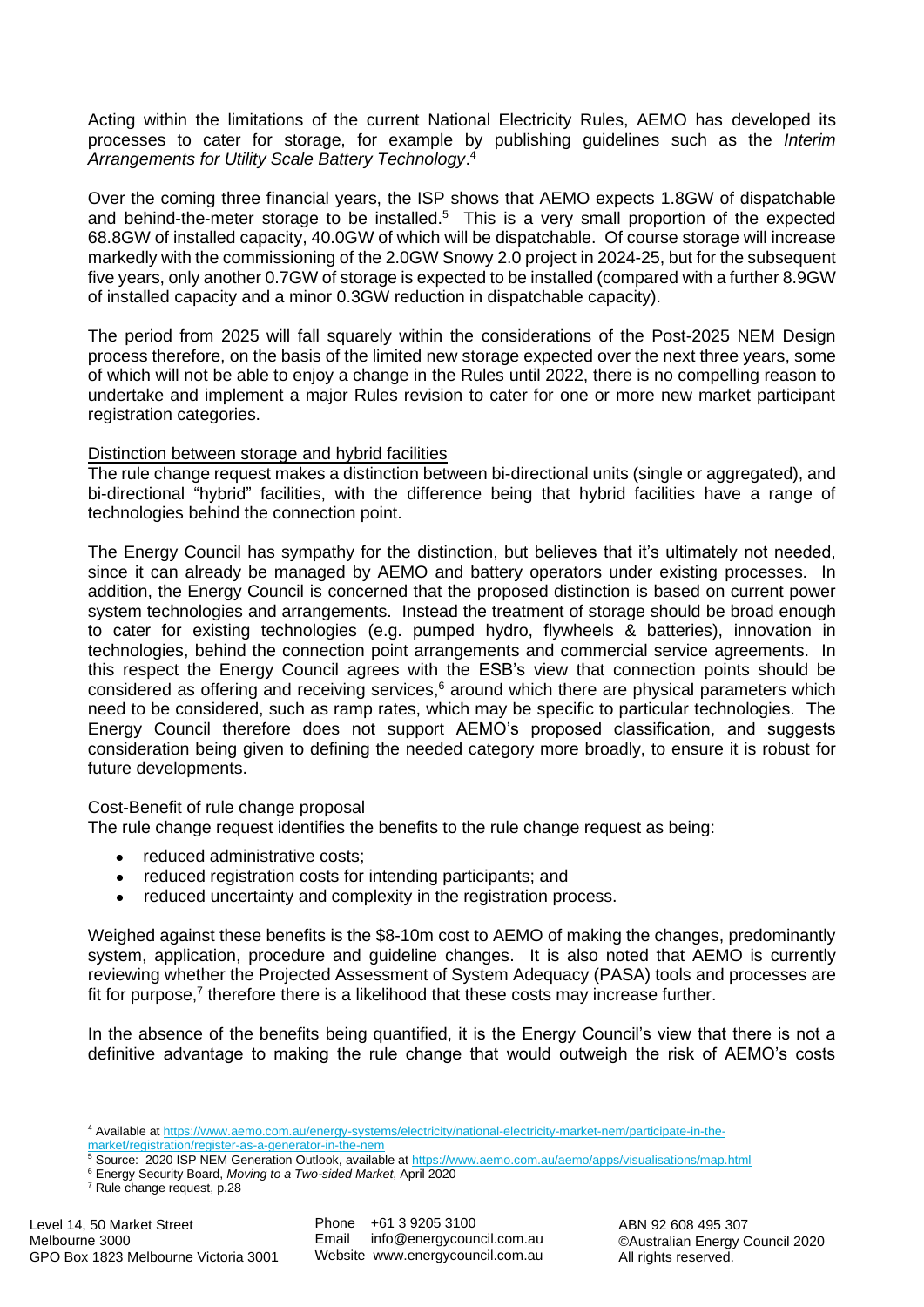increasing beyond expectation, particularly when the likely short-term nature of the change is considered in the context of the coming Post-2025 NEM Design work.

### Participant Fees

The allocation of fees and charges is becoming more of an issue as the generation mix changes. With growing amounts of distributed generation, and behind-the-meter generation, the management of the power system is becoming more complex, and the costs of managing it are not being borne by the facilities which are causing the issues.

To the Energy Council this suggests that AEMO's participant fees should be recast to allocate more costs to these facilities, perhaps by charging on a National Metering Identifier (NMI) basis and also charging according to frequency control ancillary services markets enablement quantities. This matter should be dealt with by AEMO itself in its current fees consultation.<sup>8</sup>

### Non-Energy cost recovery

With respect to non-energy cost recovery, the Energy Council suggests:

- ancillary services energy cost recovery should replicate market customers when storage is charging, and replicate generation when storage is exporting;
- where SCADA metering exists, causer-pays should apply to scheduled storage in the same manner as it applies to generation and load with SCADA;
- intervention and administered price compensation cost recoveries that are levied on market customers should not be levied on storage, as these are to benefit end-use customers;
- intervention and market suspension adjustments that apply to generators should equally apply to storage exports;
- Participant Fund cost recovery should be levied on storage exports; and
- market shortfall and surplus should apply to storage exports as applies to generation.

# TUOS and DUOS

The Energy Council's view is that facilities dedicated purely to storage should not pay network usage charges ("**UOS**") because:

- the current regime intentionally allocates shared UOS towards end-users, and pure storage is not an end-user;
- to do so would result in effectively a double-charge on electricity that is stored and then consumed; and
- to do so would cause a dispatch inefficiency, as storage would require additional arbitrage to cover the UOS.

However the Energy Council also agrees that the above does not fully hold with respect to hybrid facilities. A consumer should not be able to use an in-premises storage system to effectively avoid paying UOS charges. To avoid this risk it may be better to lay out clear principles about the intent of UOS charging, but not to propose black-letter rules. Thus it can be then left to the network provider to determine whether UOS is applicable, after considering the beneficial purpose of the energy that is being drawn from its network.

### Reliability Panel representation

AEMO has suggested that storage providers should be formally represented on the Reliability Panel.<sup>9</sup> The Energy Council believes that the existing representation, coupled with the ability to have discretionary appointments, is sufficient until such time as storage has more of a presence within the NEM, and is observed to be commonly owned by participant classes not presently represented.

<sup>8</sup> Australian Energy Market Operator, *Electricity Fee Structures Consultation* Paper, August 2020 <sup>9</sup> p.46